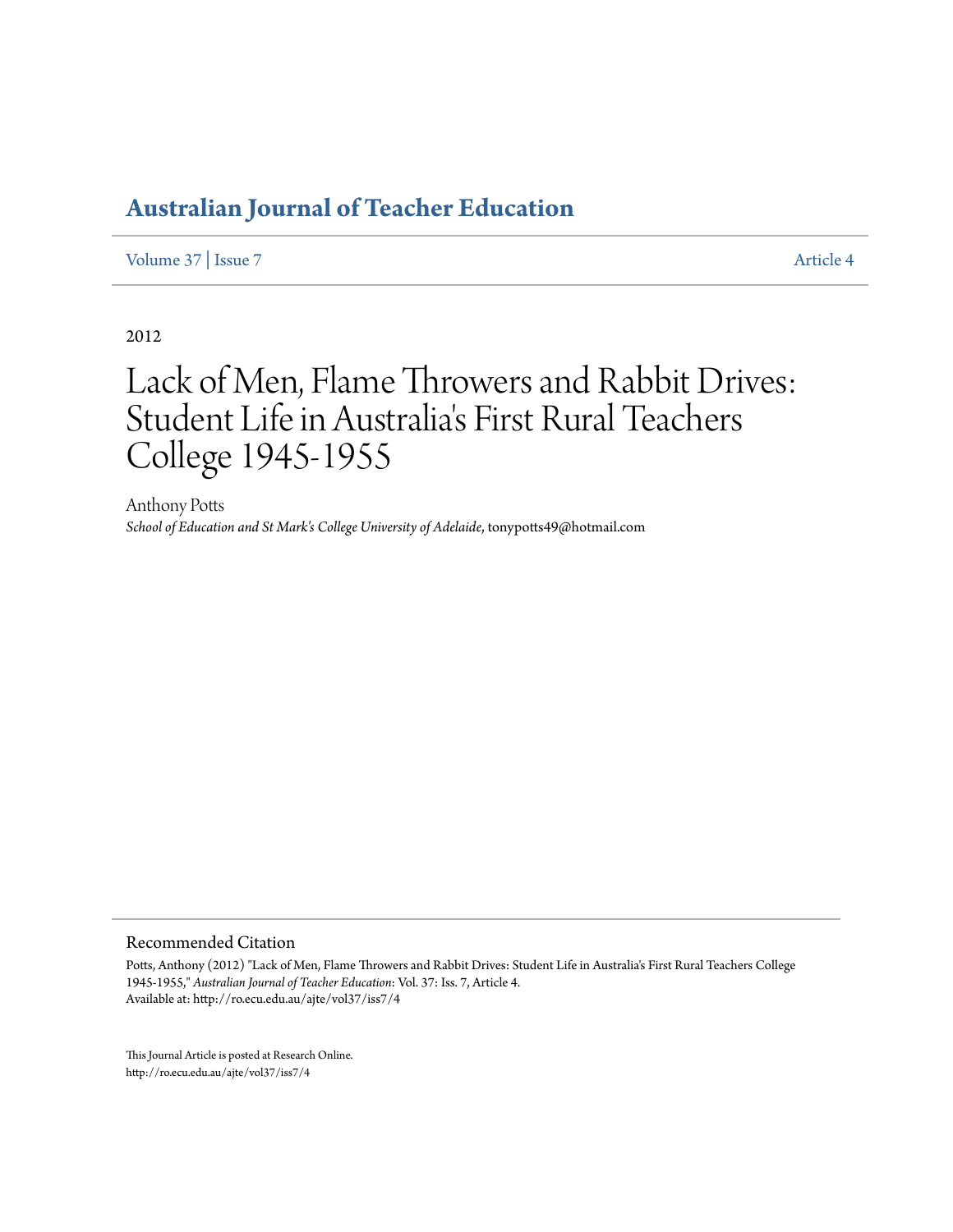# **Lack of Men, Flame Throwers and Rabbit Drives: Student Life in Australia's First Rural Teachers College 1945-1955**

# Anthony Potts University of Adelaide

*Abstract: This article examines student life in an Australian rural teachers college. The paper is informed by studies on university student life and extends these to Australia's first rural teachers college in the period 1945-1955. It explores the diversity of students' experiences in a small college with predominately female students gradually supplemented by male students. It looks at staff student relations in a college struggling to train teachers for rural Australian towns in the immediate post World War II period. While these rural students' lives were similar to those portrayed in the standard histories of teacher education students were well aware of the basic nature of the curriculum and were not uncritical of it. However, they viewed what was offered as feasible given the circumstances. Their life at college was broadening and fulfilling and led to rewarding careers that enabled them to make not insignificant contributions to the teaching profession* 

## **Introduction**

Despite the vastness of the Australian continent, the great majority of its people live close to the seaboard and only a minority live in rural areas. However, this rural minority has that claimed educational services should be provided on the same basis as those in the capital cities. Achieving equality of educational provision has been especially problematic with respect to the education of teachers and, until 1926, all of Australia's teachers colleges were located in its capital cities.

In 1926, the first non-metropolitan teachers colleges were opened in the Victorian regional cities of Ballarat and Bendigo. The former commenced with an intake of forty-eight students and the latter with thirty-eight (Hyams, 1979, p.73). Both colleges were closed during the Great Depression and the Bendigo College reopened in 1945 and the Ballarat College in 1946. This paper examines student life at Bendigo Teachers College during the period 1945-1955. I have taken the liberty of claiming this was Australia's first rural teachers college. Strictly speaking this is shared with Ballarat Teachers College. As not all authors in *The Phoenix* give their first names, sometimes only initials are available. Some articles are not attributed at all.

## **Studies of Student Life**

The history of Australian university student life is often rudimentary, being chiefly confined to large urban institutions with middle class populations while neglecting rural campuses (Beer, 1996, pp.34-36). For example, one standard history of Australian teacher education mentions three of Australia's oldest non-metropolitan colleges only briefly (Hyams, 1979). Furthermore, some existing accounts lack depth, contain overtones of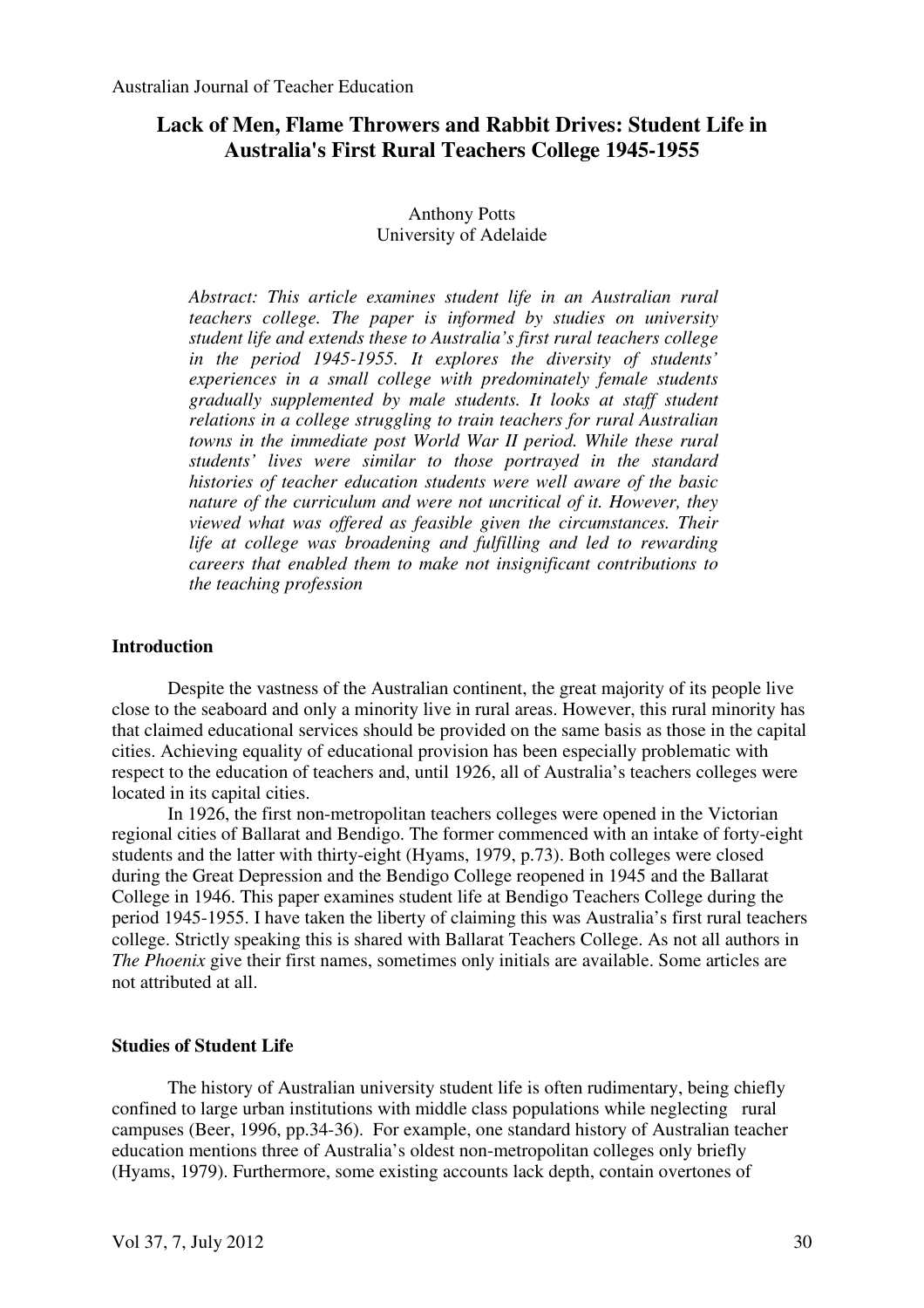disapproval and omit students' point of view, attitudes, values, perceptions and feelings (Beer, 1995, p.213).

Histories of student life need to capture the diverse experiences of students and their involvement in events and not just the views of the institution (Trimingham Jack, 1997, pp.42-46).They need to be wary of painting a picture of a 'complacent, materialistic, conservative and even somnolent student subculture' when in fact it was active and broadening and despite its limitations important in the development of people who would in many cases contribute significantly to the nation (Beer, 1995, p.227). Trotman and O'Donoghue (2010, p.183) make an effort to more fully capture student life in their study of female teachers but they too note that their story is only partial.

There are other considerations too. Can we better capture student life through narrative description than through theoretical analysis (Burstyn, 1990, p.4-5)? By breaking down student life to fit some analytic framework are the interconnections that provide a holistic understanding destroyed? Theories are prone to fashion and easily discarded; descriptive narrative may live on through its readers long after other interpretative material has passed from use. We also need to be aware of 'presentism,' which is:

*working back from the present with today's attitudes, questions and hindsight applied to yesterday's problems produc[ing] anachronistic accounts that by definition cannot be regarded as history (Dow, 1985, pp.429-430).* 

Some of the histories of Australian teacher education written by scholars of the 1970s and 1980s judged earlier periods of teacher education from their then vantage point, seeing teacher trainees as passive (Hyams, 1987-88, p.115) and the curriculum as superficial (Hyams, 1979, p.111). Their accounts under-estimate the difficulties faced in teacher training in Australia in 1945.

When researching student life, there is a need to reflect on the assumptions and methods of analysis used (Trimingham Jack, 1997, p.45). Bogdan and Biklen (2007, pp.133- 141) alert us to important issues in the sources used for this research.The chief primary sources for this paper were the Bendigo Teachers College student magazine *The Phoenix*  (referred to hereinafter as 'TP'), supplemented with the personal history of one of the college lecturing staff (Burnett, 1973).

To deepen and refine the ensuing analysis, these sources were contextualised by the use of comprehensive histories of Australian teacher education. To test out emerging ideas, the research was shared with overseas scholars (Potts, 2009). An American scholar in the audience of this presentation informed the writer that these student experiences were similar to those of his wife, who had studied at a rural college in the United States.

Bendigo students named the magazine to symbolize the 1945 rebirth of the college. Howard Harvey, the 1947 editor, saw *The Phoenix* capturing the 'many sides of college life' (TP, 3, 1947, p.3). However, it contains little on the in-class curriculum. Successive editors experienced difficulties with getting copy, printing and costs (TP, 5, 1949, p.2: 6, 1950, p.3). How accurately did *The Phoenix* capture student life, given it was an end of year publication, when recollection of events had faded and students were soon to depart? On the other hand, would students have unwillingly contributed copy?

 The articles in *The Phoenix* range over addresses by the college staff on teaching philosophy and techniques; student and staff reports of college events; visits and visitors; poems; short stories; and whimsical and ironical pieces by both staff and students. Thus the material ranges from the factual to the anecdotal. Consequently, there was a need to understand how the totality of the material portrayed student life and not to be overly influenced by the more outrageous and extraordinary reporting. However, important issues were often expressed by students in ironic ways. Furthermore, even anecdotes had a place, for they helped confirm or illustrate a problem, paradox or world view or challenged established or authorised views (Grossman, 2003, pp.167-168).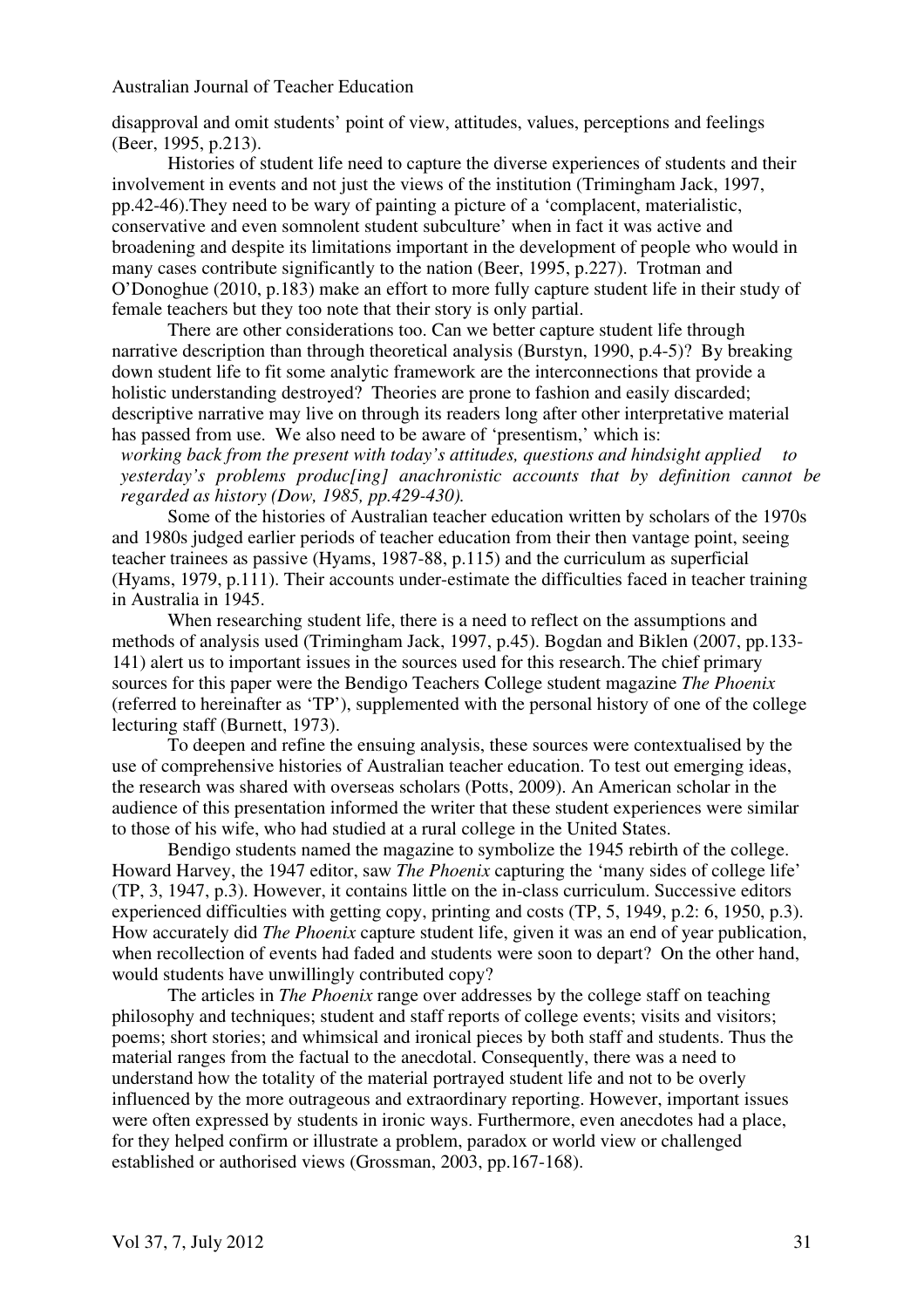P. Williams, the 1949 editor, thanked 'lecturers for making time available for editing and correcting proofs' (TP, 5, 1949, p.2). Did *The Phoenix* present an authentic version of student life, given that censorship by college staff could have been exercised in these actions? One student expressed reluctance to say too much:

*no more will I divulge, for I wish to complete the year 1949, secure under the wings of The Phoenix, with no desire to mingle my ashes with his (TP, 5, 1949, p.14).* 

However, mistakes in *The Phoenix* in dates, grammar and punctuation question how closely staff edited copy and, as well, students' complaints are reported.

#### **Australian Teacher Education 1945-1955**

Australian teacher education in this period was dominated by state provision and control (Hyams, 1980, p.248). By 1946, there were seven state teachers colleges in Australia (Barcan, 1980, p.338). In Victoria another six teachers colleges were established during the period (Eunson, 1973, 1, pp.909-911). The colleges were co-educational but their attached residential hostels were not. Courses of varying duration and for various school subjects and levels were provided and as a general rule colleges enrolled students who had completed secondary schooling and provided a one-year course for rural primary schools, a two-year course for larger primary schools and a three-or-four year course with perhaps some university-taught courses for secondary school teaching (Turney, 1975, p.373). There were also university provided one-year secondary teacher training courses for those who had university degrees.

 Victoria persisted until 1951 with a system whereby teacher trainees worked as pupil teachers before enrolling at a teachers college (Cleverely, 1972, pp.79-80). The Victorian authorities asserted that the system produced teachers who were equipped for the practical tasks of teaching because, as their ages were not too different from those of their students, they understood them better than did the completely college trained teachers. The real reason why the pupil teacher system survived was undoubtedly its low cost.

 The courses offered in the state teachers colleges had three main purposes: to extend students' literacy, to teach them the content of the school curriculum and the techniques to teach it and to develop their professional outlook through courses in educational philosophy, history, psychology and cultural pursuits. A large part of the training was spent observing and teaching lessons in schools. The basic teachers college course was dominated by the needs of rural schools whose significance in Victoria can be ascertained from the fact that at one point of 2,503 Victorian primary schools 2,073 had enrolments of twenty students or less (Cleverely, 1972, p.81). As a condition of their employment, teachers had to agree to serve in rural areas.

During World War II, 1,000 trainee teachers and 5,000 teachers joined the armed forces (Hyams, 1973, pp.104-106). Subsequently, severe demands on Australian teachers colleges were made in the immediate post-war years. There was an urgent need to complete the interrupted training of those who had joined the armed services and to replace teachers who had left during the war. Restoring training to pre-war levels was no solution because of the rise in school enrolments due to the post-war baby boom and large-scale immigration from Britain and Europe.

 For primary school trainees, a teaching career was a means of upward social mobility (Hyams, 1973, p.123). They were the children of farmers, small shopkeepers, tradesmen, unskilled or semi-skilled workers or minor clerical employees. Women, who faced more restricted career options, came from higher occupational status backgrounds than the men. The crucial importance of females in Australia's school system is illustrated by Victoria where they constituted 58.5 per cent of teachers (Cleverly, 1972, p.85). However, male-dominated state education bureaucracies subjected females to inequitable treatment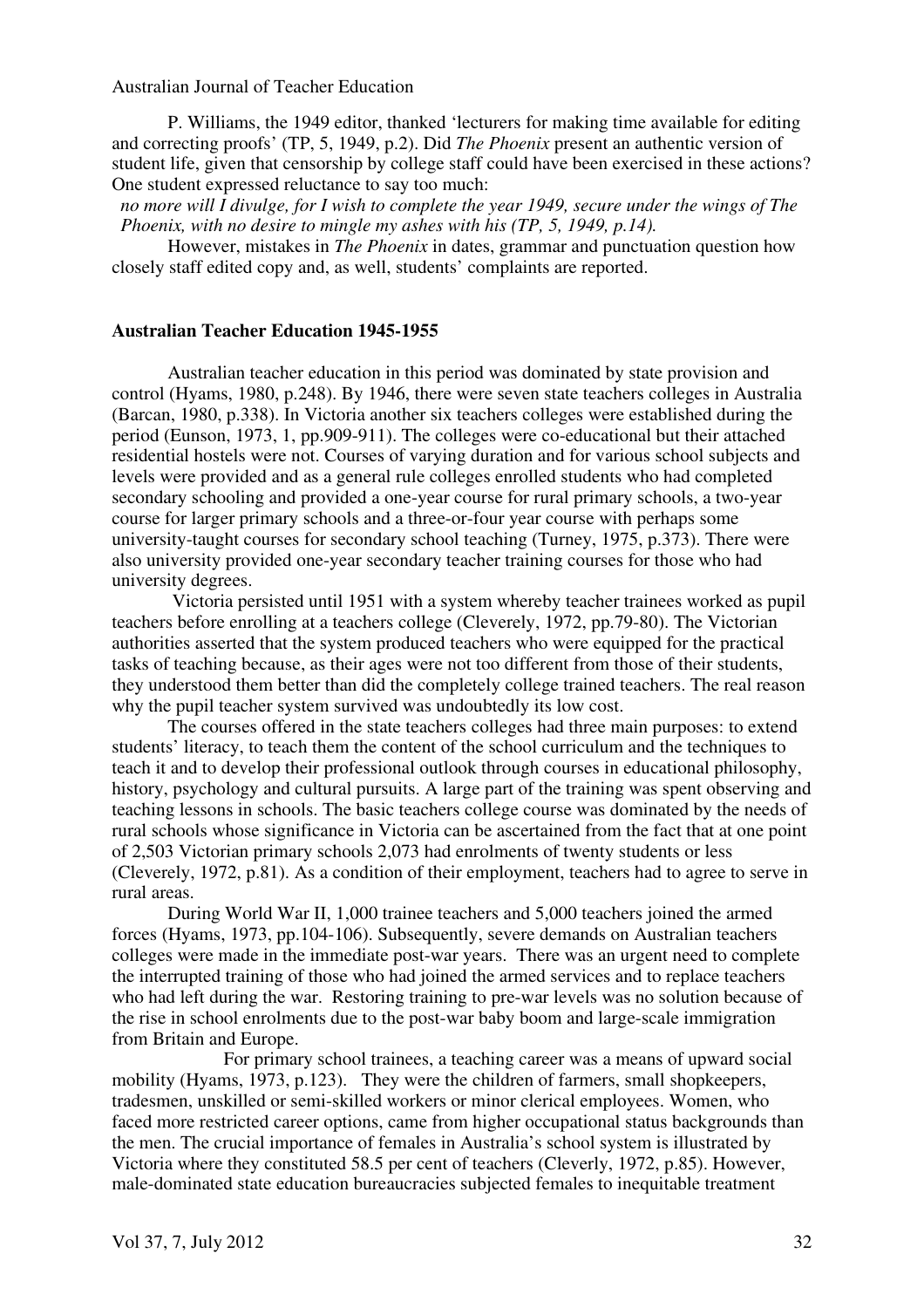within the teaching service (Meadmore, 1996, p.30). Women in training could not marry and married women could not enrol in teachers colleges.

 The colleges were in many ways 'corrective institutions', not just because of the time they spent supplementing the students' secondary education, but because they endeavoured to inculcate approved values in students and suppress undesirable ones (Cleverley, 1972, p.81). They completely supervised students' leisure time and attempted to develop college esprit de corps through sport, competition, prizes, house systems and anthems. In their time they were seen as 'Lady Bountifuls and psychic organisations of staff and students' (Cleverley, 1972, p.81).

## **The Re-opening of Bendigo Teachers College in 1945**

 In 1944, the Victorian Government accepted the need for more primary school teachers and that their training would be best completed in rural areas (Burnett, 1973, p.25). The government was convinced that Melbourne Teachers College was overcrowded and a reopened Bendigo Teachers College would find favour with rural constituents (Hyams, 1975, p.73). It thought that teacher training should be closer to the homes of country students, as on graduation, trainees would remain teaching in country schools because their training had been focussed on rural schooling. Bendigo College students were trained to teach basic literacy and numeracy in isolated and remote and often one-teacher schools. The curriculum emphasised the importance of rural life and rural employment.

#### **Student Life at Bendigo Teachers College**

Student life comprised both official and unofficial dimensions. Both overlapped for college staff were involved in all aspects of students' lives. Students were aware of the limitations of their course for as Anne Hawke, a 1954 student observed, 'it was more or less an extension of our high school education'(Hawke, 2004, p.7). Students accepted that in the post war period only so much could be attempted in any college training course (TP, 5, 1949, p.3). The academically-raw trainees found little to complain about in the paternalism that enveloped them (Cleverley, 1972, p.81). Students' modest academic backgrounds meant they were generally untroubled by the overtly vocational course. Their sense of contentment was similar to that reported by Western Australian female trainees of the 1920s and 1930s (Trotman and O'Donoghue, 2010, p.184).

 For the ex-servicemen, college life was a stark contrast to the horrors of active service and offered a quick route to secure employment. Many of these students did so well that they were given what were called extension scholarships to attend Melbourne Teachers College to pursue further qualifications. In any event, the Bendigo course was so short and life so occupied there was little time for complaints. Students realised that they could never be 'wholly prepared for what lies in the future' and thought that they had been 'educated in the fundamentals of [their] work, the foundations of which [they could] base [their] own system of teaching on' (TP, 5, 1949, p.3).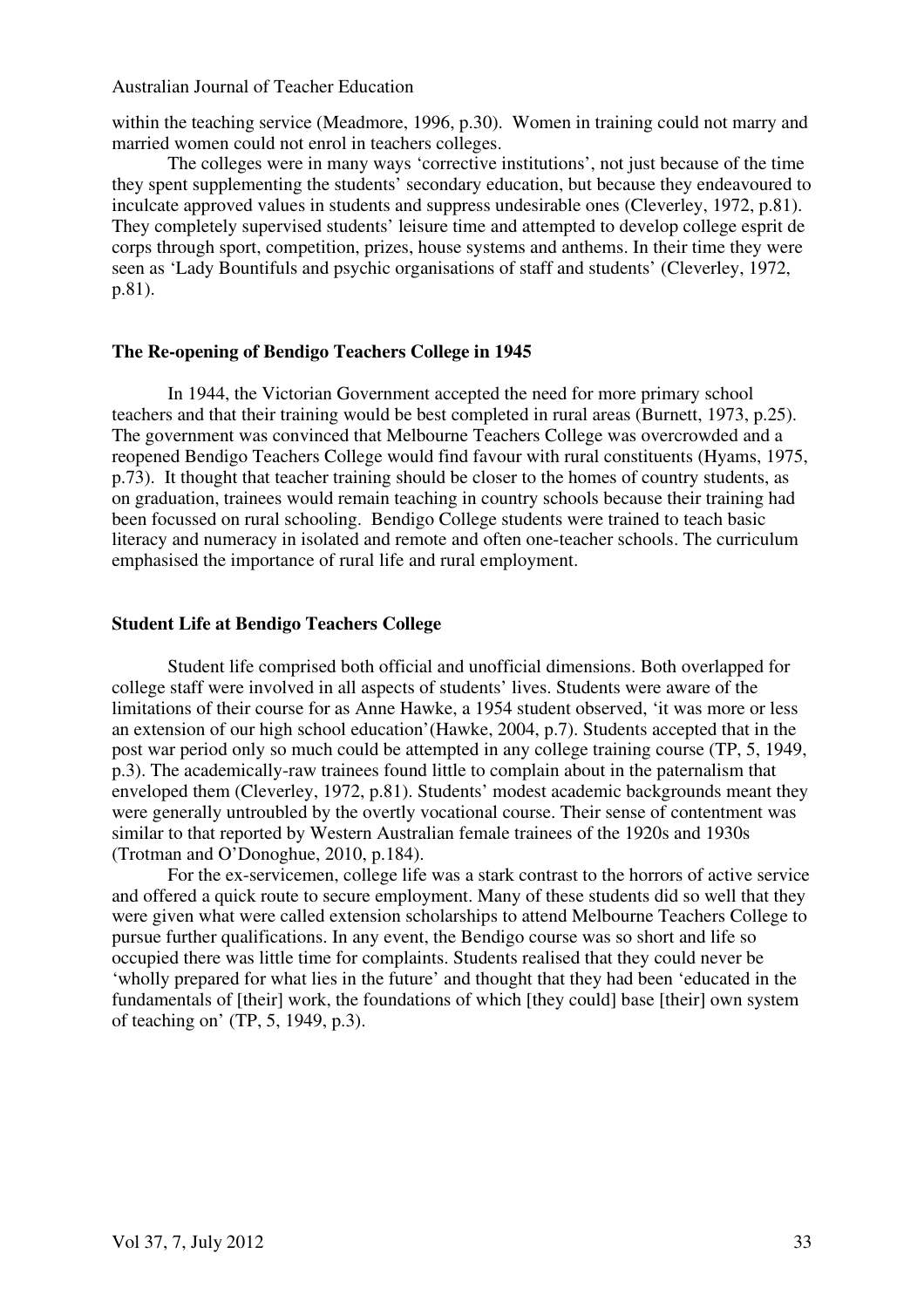#### **The College Buildings**

 Student life occurred in temporary and substandard physical facilities. The college was located in 'part of the top floor of Camp Hill State Primary School' (TP, 1, 1945, p.7). Tradesmen were still finishing the college and the hostel during 1945 so students 'developed a special technique as the year went on, for negotiating ladders, tools, planks' (TP, 1, 1945, p.12). Lectures had to be held in Rosalind Park and the Upper Reserve, in the hostel lounge and on garden seats. Students were easily distracted during lectures and other classes due to less than ideal venues. In 1945, the college acquired a wireless and a gramophone but because the electricians had not arrived 'to provide the power necessary...the value of this acquisition' was negated. In September 1945 the college obtained a piano, two pictures on loan from the Bendigo Art Gallery, fourteen prints (nine of these were hung at the hostel) and a table for the library.

 By 1948, the one large lecture room seated fifty but there were one-hundred-and-one students and the library was also used as a staff office (TP, 4, 1948, p.20). The Principal, Mr Mills, sent half the students out to schools on teaching rounds to solve the lack of teaching space. By 1949, an extremely small library collection still restricted the course but in spite of these limitations students 'remained undaunted' (TP, 5, 1949, p.2).

In 1945, Sandhurst House Coffee Palace was converted to a hostel for forty-three women students while the remaining eleven lived at home or with friends in Bendigo (TP, 6, 1950, p.2). By 1951, there were three hostels, Sandhurst House, Comersdale, and Lancewood, housing seventy-five women and thirty-five men. The latter two were converted houses that had been built during the 1870s. In 1949 the question of whether the hostels needed a visitors book for guests was debated by students and staff but no such book eventuated (TP, 5, 1949, p.11).

Resident staff oversaw students' lives in the hostels. They were regimented and orderly with the day at Commersdale Hostel beginning at 6.30 am with six minute showers (TP, 6, 1950, p.13). In many ways, lack of proper physical facilities during their training prepared them for their future teaching careers, which were marked by a continued quest for adequate facilities as Victoria struggled to cope with an expanding school system.

# **The College Curriculum**

 Students studied for the Trained Primary Teacher's Certificate. From 1945-1951 this was a one-year course and from 1951-1955 it was two years. In the one-year course students studied subjects taught in Victorian primary schools; methods and techniques of teaching; the history and development of education and psychology and mental testing. From 1945-1947, at the instigation of the Principal, female students did a six months course in cookery: the only college students so to do (Burnett, 1973, p.45). This shows the power of the Principal, who simply decided that it was appropriate for female students to undertake this course. It also illustrates the gendered nature of the curriculum, for the male students did not study cookery.

 From 1951 a two-year course with four main components and a common first year commenced. This covered basic general education, elective subjects, functional subjects and in both years extended periods of up to 12 weeks practical teaching in schools.

 Students regretted that they 'had such a short and crowded time' (TP, 2, 1946, p.3) with 'little time for anything but the actual academic side of college life' (TP, 3, 1947, p.3).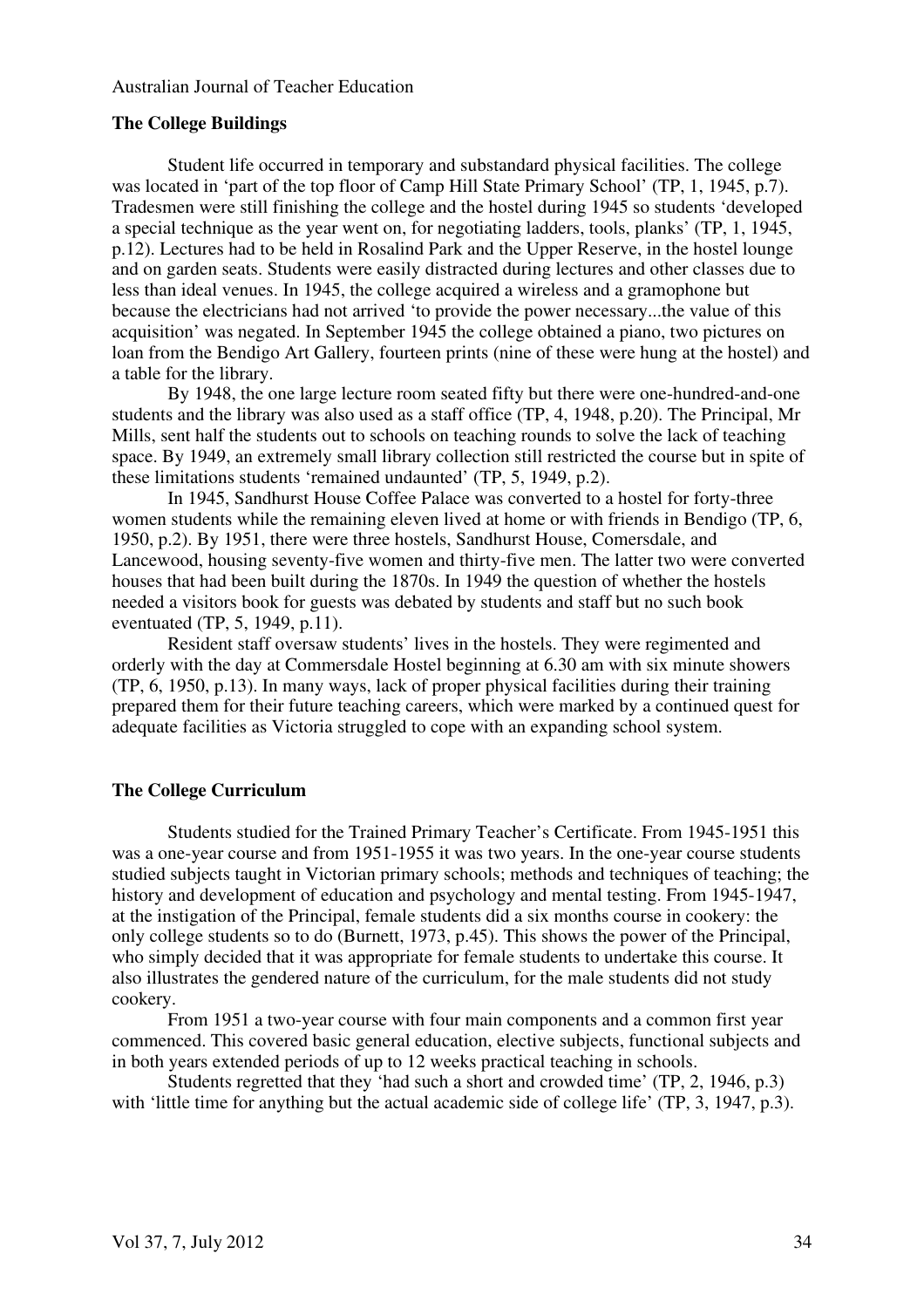They noted that:

*in the relatively short space of ten busy months, we are conscious of an unbroken succession of lectures, discussions, assignments, tests, teaching, assemblies, social functions and excursions (TP, 4, 1948, p.25).* 

# **Staff**

| Year | <b>Staff</b> |        | <b>Students</b> |        |
|------|--------------|--------|-----------------|--------|
|      | Male         | Female | Male            | Female |
| 1945 | 3            | 6      |                 | 54     |
| 1946 | 3            | 7      | 8               | 45     |
| 1947 | 4            | 6      | 24              | 32     |
| 1948 | 6            | 5      | 34              | 67     |
| 1949 | 7            | 7      | 36              | 72     |
| 1950 | 6            | 8      | 35              | 75     |
| 1951 | 6            | 8      | 35              | 75     |
| 1952 | 6            | 8      | 35              | 75     |
| 1953 | 6            | 8      | 60              | 83     |
| 1954 | 6            | 8      | 54              | 84     |
| 1955 | 6            | 8      | 48              | 76     |

**Figure 1: Staff and student numbers and gender, Bendigo Teachers College 1945-1955\***  \*During this period the Principal was always a male.

 The small staffing establishment had to cover all areas of the curriculum. Thus in 1945 Jessie Burnett lectured in English literature, expression and method and was resident lecturer at the hostel where she was responsible for the general conduct of the premises, student discipline and the social life of the students (TP, 1, 1945, p.11). In 1947 the Principal, G. Mills, lectured in psychology, history, principles of education and science and also wrote the college song (TP, 3, 1947, p.6).

 The Principal informed students that their teacher preparation 'involved both knowing the subjects and knowing how to teach those subjects' and because 'a teacher is no mere technician' students needed to know 'something of the history, psychology and philosophy of education' (TP, 1, 1945, p.4). He warned students that as teachers they would rely very much on non-monetary rewards because their salary would be only 'enough money to live on and until the state realises its duties to teachers, little more' (TP, 1, 1945, p.4).

In 1946, Mills told students that:

 *never before have young people embarked on the profession of teaching in more exciting times…never before have the people expected so much from education (TP, 3, 1946, p.4).* 

 In 1947 he cautioned students 'to be concerned about more than just imparting knowledge' (TP 3, 1947, p.4) and in 1948 he stated to students that:

*never has there been a greater interest in education than now and never has the community looked more hopefully towards education (TP, 4, 1948, p.3).* 

 On his return in 1950 from a study tour of England to investigate teacher preparation, Mills told students that education was:

*a spiritual interaction between personalities [and they must leave college and] enter into [their] work in a spirit of educational adventure which [they] must refuse to allow to be dampened by those of his [their] older colleagues who either never had or have lost this spirit (TP, 6, 1950, p.31).* 

#### **Students**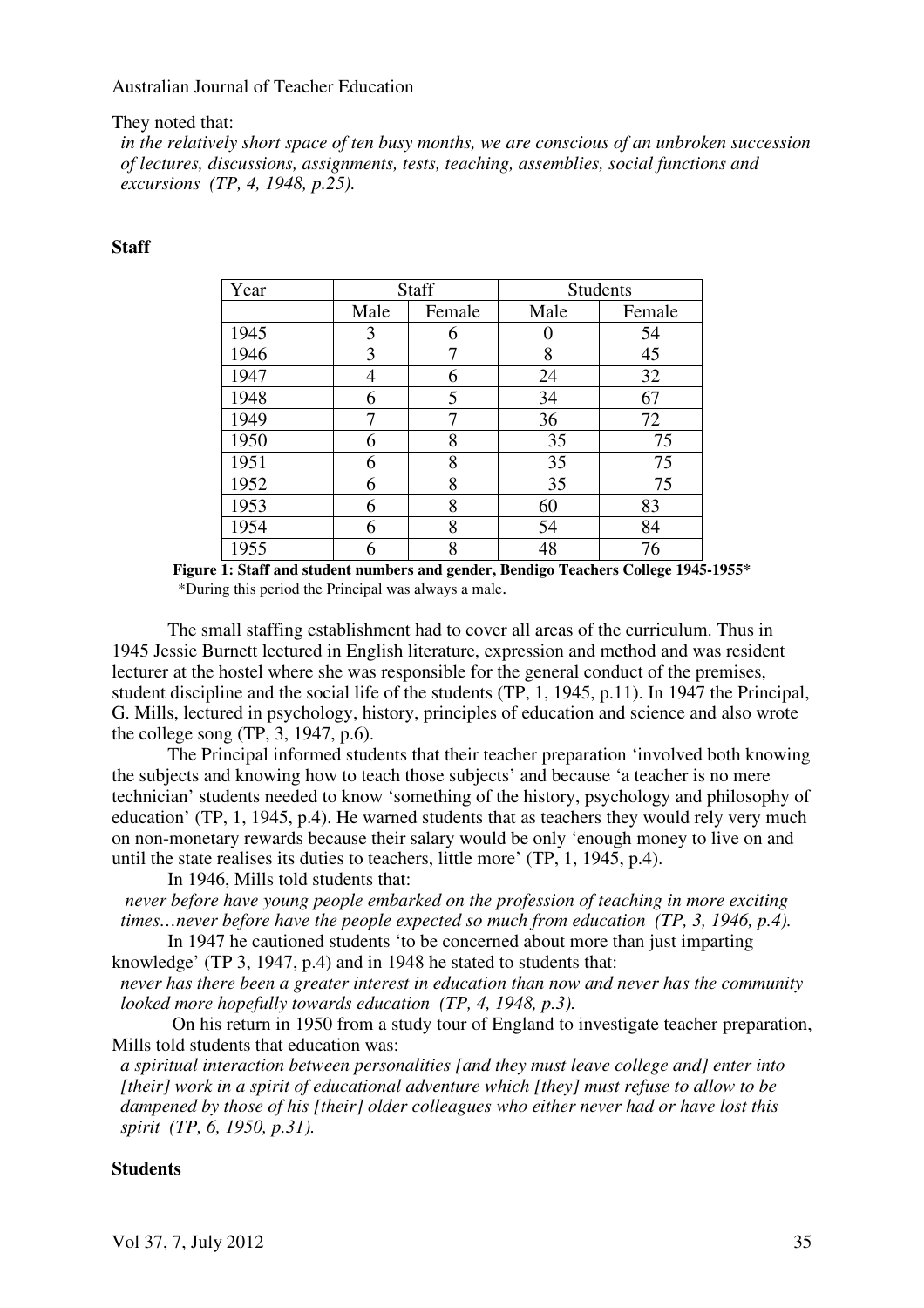Apart from the gender divisions noted it is more difficult to talk about student characteristics. However, it is probable that students came mainly from country high schools, were the daughters and sons of rural and working class parents rather than professionals, were the first in their families to undertake tertiary studies (based on Beer, 1995, p.215: my reasoning is that students in both institutions would have come from similar backgrounds) and were legally indentured to the Victorian Department of Education via scholarship arrangements.

 The prerequisite for entry was the Victorian Leaving Certificate (Burnett, 1973, pp.42-43). Prerequisite subjects gradually increased to five Leaving subjects plus matriculation. The female students who enrolled at Bendigo College in 1945 were at least eighteen years of age and had been junior teachers for six months. Ivy Schier, a 1945 student, noted that it was not only academic qualifications that were important: for students 'must pass the doctor's examination' (TP, 1, 1945, p.21).

 The editor of *The Phoenix* observed in 1950 that some enrolling students had teaching experience 'but for others this was a new venture and a new province of exploration' (TP, 6, 1950, p.3). The 1954 editor's remark that 'many of us have nearly lost our teens' highlights the students' ages (TP, 10, 1954, p.4).

 The small student enrolment and small number of staff and their respective gender influenced student life. While the majority of the students were female, the Principal was male. There was nothing remarkable in this for during this period the Victorian Education Department was male dominated. What effect this female enrolment had on student life is harder to ascertain.

 The college Principal of 1949, M. Morris, saw the all-female enrolment of 1945 in grandiose terms: 'This was historic; never before in the history of Victoria had the enrolment of a teachers college consisted entirely of young ladies' (TP, 5, 1949, p.2).

 Morris thought that this had far-reaching effects for 'those girls gave the college…something very much more: its emphasis on the personal side of teaching'. Given the status of female students and female staff and the centrally imposed curriculum it is difficult to see female students being solely responsible for this personal side of teaching. This was a vague and amorphous view of teaching that allegedly meant females were especially concerned with teaching students rather than teaching subjects and were more nurturing and caring than male teachers.

 When Jessie Burnett began lecturing at the college in 1945, war was still being waged and there were no male students (TP, 6, 1950, p.25). She found arranging balls and social activities was a major issue for her because of the scarcity of male partners. She believed that due to the scarcity of men, female students had to devise their own recreation. Burnett packed lunches and took the female students for long walks. However, when the war ended the number of men students increased and there were 'more men of suitable age (etc.) in the city, so 'the interests…changed. No longer [did] the girls need a lecturer to take them walking'.

 For the female students teaching provided employment with reasonably salary and conditions, enabled movement into the ranks of the middle class and provided status and respect. These things were not insubstantial. College life may well have had elements of discrimination for female students but it provided an avenue to a more prosperous and brighter future than they would have otherwise had. Many female students from this period, including the secretary of the 1945 students' representative council, Pauline Murphy, became distinguished primary school principals.

 The enrolment of small numbers of ex-servicemen after the war had some effect on student life. In 1946, the eight male students were all ex-servicemen. In 1949, the Commonwealth Returned Services Training Scheme assisted male ex-servicemen (TP, 5, 1949, p.9). One of these students did not complete his course due to illness. Of the remaining students one became secretary of the student council, one became president of the student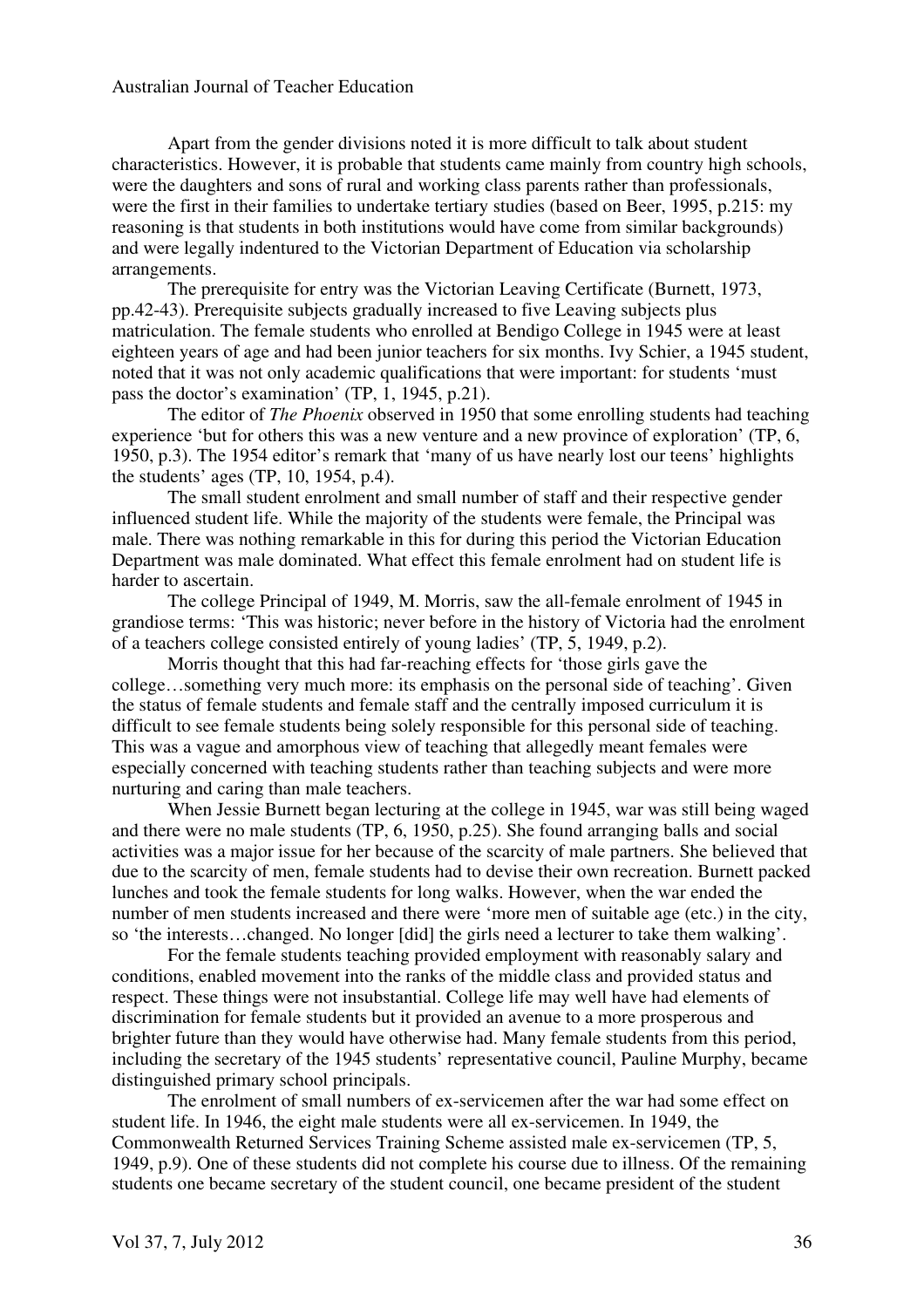council, five had married prior to entry and one family had a baby during the year. In 1950, an ex-serviceman, Mr Paul Birch, became president of the student council (TP, 6, 1950, p.6).

 Betty Bryan (1945) thought that teachers could help build a peaceful world by encouraging students to look beyond their own country (TP, 1, 1945, p.3). Mavis Lock, (1946) believed that the people looked to teachers 'to reshape the world' (TP, 2, 1946, p.3). Howard Harvey (1947) warned his fellow students that while teaching conditions could be 'most disheartening' they:

*must never allow our disappointments to bias our attitude towards the children whom we teach...our attitude should be to consistently improve conditions for them…we must go out of the schools and be one of the community instead of adopting a detached official attitude*. *(TP, 3, 1947, p.3)* 

In 1948, students were told that personal relationships in teaching were most important (TP, 4, 1948, p.25) and the 1949 editor of *The Phoenix* suggested that 'community spirit' was a key to successful teaching (TP, 5, 1949, p.3).

 In 1949 students were exhorted to work for the betterment of Indigenous people and to 'educate them for a better understanding of the whites and educate the whites to a better understanding of the Aborigine' (TP, 5, 1949, p.27).

 The 1950 editor of *The Phoenix* warned his fellow students that 'teaching is not a matter of mechanization of a rigid code of approach and presentation' (TP, 6, 1950, p.3). What mattered was the individual student with the teacher's life being 'essentially one of service'.

 R. McDonald (1954), suggested that the key to pupils' success was the teacher: *yes you may well wonder what they will be like so it may be suggested that they will be like their teacher: at least the children the teacher insists they be (TP, 10, 1954, p.18).* 

 Students were irreverent toward the Principal and his staff. In 1945 at the first assembly they:

 *meet Mr Mills and realised at once [they] had found a very good friend, although it was not till much later [they] decided on the affectionate title of "Georgius Rex" (TP, 1, 1945, p.20).* 

The 1949 students observed that:

*lectures have been interesting or boring according to taste. Sometimes [they]... had a nice little sleep interrupted by a lecturer emphasising a point and...hoped [they had not] missed a point the lecturer will ask in an exam (TP, 5, 1949, p.31).* 

 In 1954, one H. M. Turner was emboldened to question the education department's policies on teacher recruitment. His article, *A Grudge,* railed against 'the almost ruthless method of enticing students into teachers college' (TP, 10, 1954, p.19). The student claimed general conversations at the college supported his views noting that:

*I have seen the film used by recruiting officers four times. I almost know the script by heart as well as the sequence of shots. It glamorises teaching unnecessarily…it puts the college course out of perspective. It particularly emphasises arts and craft and practical work. It is misleading to students who have had to work very hard for their results. The film does not mention the importance of straight-out academic work…the quality of college students would rise if students knew what was coming before they signed along the dotted line. Lecturers would be happier, the students would be able to grumble with less justification (TP, 10, 1954, p.19).*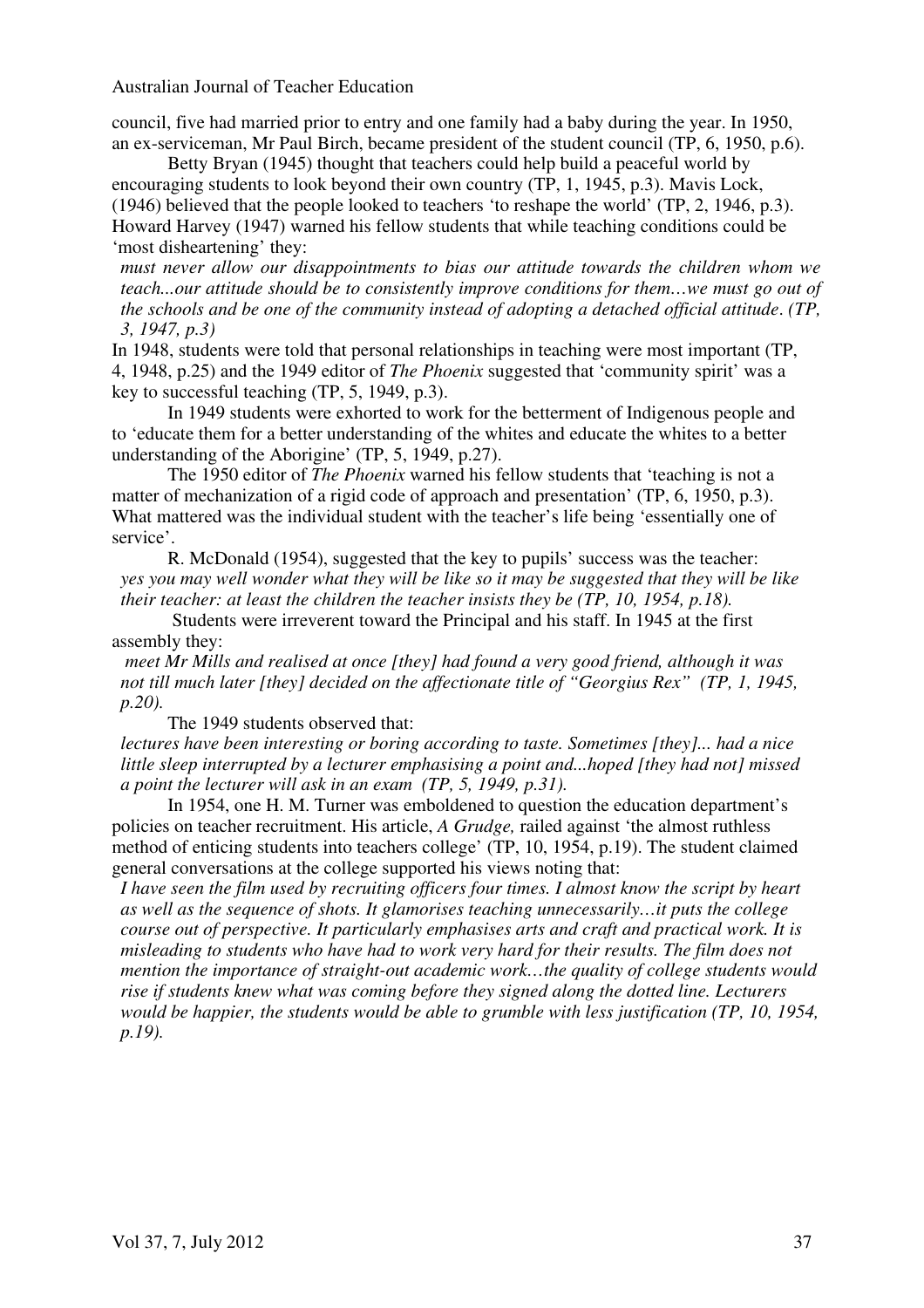#### **Weekly Assemblies**

An important part of student life was the Wednesday Assembly. This was: *designed as an hour's pause in a busy week…staff and students join[ed] together in song and discussion that engender[ed] mutual understanding and goodwill (TP, 2, 1946, p.13).* 

 A rotating student chairperson conducted the Assembly so that as many possible had 'the experience of presiding at a gathering of teachers'. The Principal and staff arranged for guest speakers to appear and as well as 'administrative officers and teachers in other branches of the service [who gave] a more realistic appreciation of the work of [the] Department', these included singers and instrumentalists.

#### **Young Farmers Clubs.**

 The rural bias of student life was evident in the annual visits to Young Farmers Clubs. These clubs were organised in rural Victorian schools to promote future careers in agriculture. Some were close to the college and students and staff regularly visited them. For example, in 1946 following lunch and a speech by the President of the Young Farmer's Club at Nanneella South State School, the students were given a series of talks by the pupils (TP, 2, 1946, p.16). In 1947, students visited Calivil South Young Farmer's Club where talks and demonstrations were given 'on grasses, manures, milk testing, irrigation, tractor maintenance, flame throwing apparatus and in particular practical demonstrations of the method by which all this work [was] correlated with arithmetic and other school subjects (TP, 3, 1947, p.25).

 Allied to these visits were those to the college in 1947 and 1950 by the supervisor and staff of the State Schools Horticultural Nursery who lectured on horticulture and gardening in schools (TP, 3, 1947, p.26: TP, 6, 1950, p.27).

 On the latter visit, practical demonstrations were given and advice offered on planning a garden at a rural school. The advice was seen as having particular relevance for the female students: 'the girls will no doubt follow his advice of "enlisting the help of the young eligible farmers" in this task'.

# **Social Activities**

 Students observed that life was 'what you make it, no matter what is made' (TP, 1, 1945, p.5). Students engaged in a range of social activities that included balls, dances, hikes, parties, excursions, and concerts. During planning for the 1945 presentation ball, female students wondered 'would they get enough men' but were delighted when 'men rallied from all corners of Victoria'. At the ball, the Principal presented: 'each of "his girls" to the Mayoress of Bendigo with each young lady carrying a posy in which were grouped the college colours' (TP, 1, 1945, p.5). The students noted, that 'for once the male section of the party was pushed to one side and was forced to watch the fair sex being independent'. Six male students from Melbourne Teachers College came to this ball.

 At the 1950 ball, the Principal presented students to the Mayor and Mayoress of Bendigo with 'the man problem successfully and effectively solved by the presentation of lines of six girls with two men as escorts' (TP, 6, 1950, p.19).

 The shortage of males for social activities was repeatedly commented upon, as was the beauty of the female students. The 1947 welcome dance was affected by 'the acute shortage of males' but the April Fools Social of the same year found 'partners more plentiful due to outside support' (TP, 3, 1947, p.7). The comment was made of the young ladies at the 1954 Presentation Ball: 'they really are gorgeous girls, aren't they, men' (TP, 10, 1954, p.5).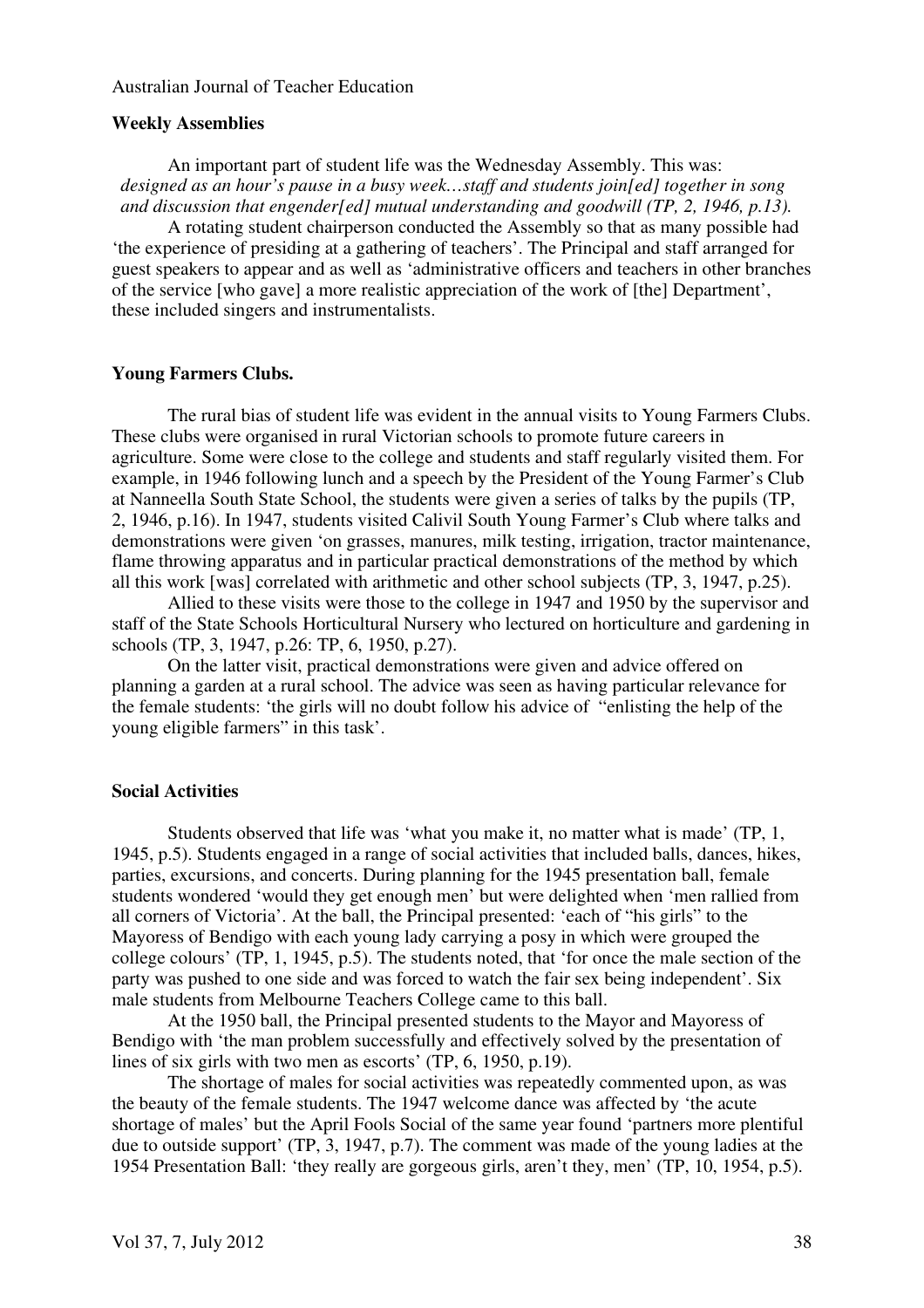Most student activities were attended by at least one staff member: for example, when students hiked to Mount Macedon in October 1945, Jessie Burnett and other members of staff went with them (TP, 1, 1945, p.5) and in October 1948 students moonlight hiking to Spring Gully were accompanied by Miss Northey (TP, 4, 1948, pp.10-11) and a welcome dance in the Bendigo High School Hall in 1946 was attended by the Principal (TP, 2, 1946, p.7).

 One form of social activity, which shows the blurred nature of the official and unofficial aspects of student life, was the series of informal parties hosted by the Principal and his wife at their home. Students of 1945 reported that;

*Mr Mills as host is quite as good as Mr Mills as Principal, and that is saying something. Mrs Mills apparently knows how students enjoy supper, as she always prepares a very large and attractive supper (TP, 1, 1945, p.7).* 

#### **College Play**

 Each year students staged a play. The 1949 play was produced to supplement student association funds (TP, 5, 1949, p.10). In 1954 the students presented *Arsenic and Old Lace* raising £20 for the Bendigo Sound Shell Appeal and an identical sum for the *Council for Children's Aid* (TP, 10, 1954, p.19). Students extended the production for a further two nights following a request from the Bendigo Scouts' Association and raised £30 for it.

 In 1950 the annual concert included the singing of the national anthem by 'even the boys' and 'the bevy of beauties…was so commendable that even Ron Fry had difficulty keeping his eyes to the script' (TP, 6, 1950, p.14). That students were training to be loyal subjects of the British Empire was evident in the singing of *God Save the King* at this concert and further so at the Principal's farewell in October 1949, when he proposed the toast to the king (TP, 5, 1949, p.13).

#### **Sport**

Sport was scheduled for Wednesday afternoons. During 1945, the all female, small student population and the lack of facilities influenced the sports played. The students participated in swimming, softball, volleyball, and tennis with the latter being played on the courts at the Bendigo Girls School and students competed in the Bendigo YWCA Basketball Association on Saturday afternoons. In 1946, sport was organised via house competitions, with basketball, hockey, softball, swimming and tennis. By then competitions between the Melbourne, Ballarat and Bendigo Teachers Colleges were being held and in 1948 students competed in the Bendigo YWCA Annual Sports Day. Sporting events were supervised by staff as can be seen from the November 1948 Queenscliff Camp where staff imposed an '11 pm lights out' and a '7 o'clock, all out, rise and shine' rule (TP, 4, 1948, p.16).

 The wider context of student life was driven home in 1949 when, due to the polio epidemic, the Bendigo and Ballarat Teachers Colleges sports meeting was cancelled (TP, 5, 1949, p.6).

Students helped organise the Rural Practising Schools Annual Sports Meeting, which was staged on the Bendigo Upper Reserve. At this they entertained children from these schools and assisted in the conduct of the meeting. The sports gave 'student's practical experience in conducting a programme of athletic events suitable for young children' (TP, 3, 1947, p.26).

#### **Visitors and Visits**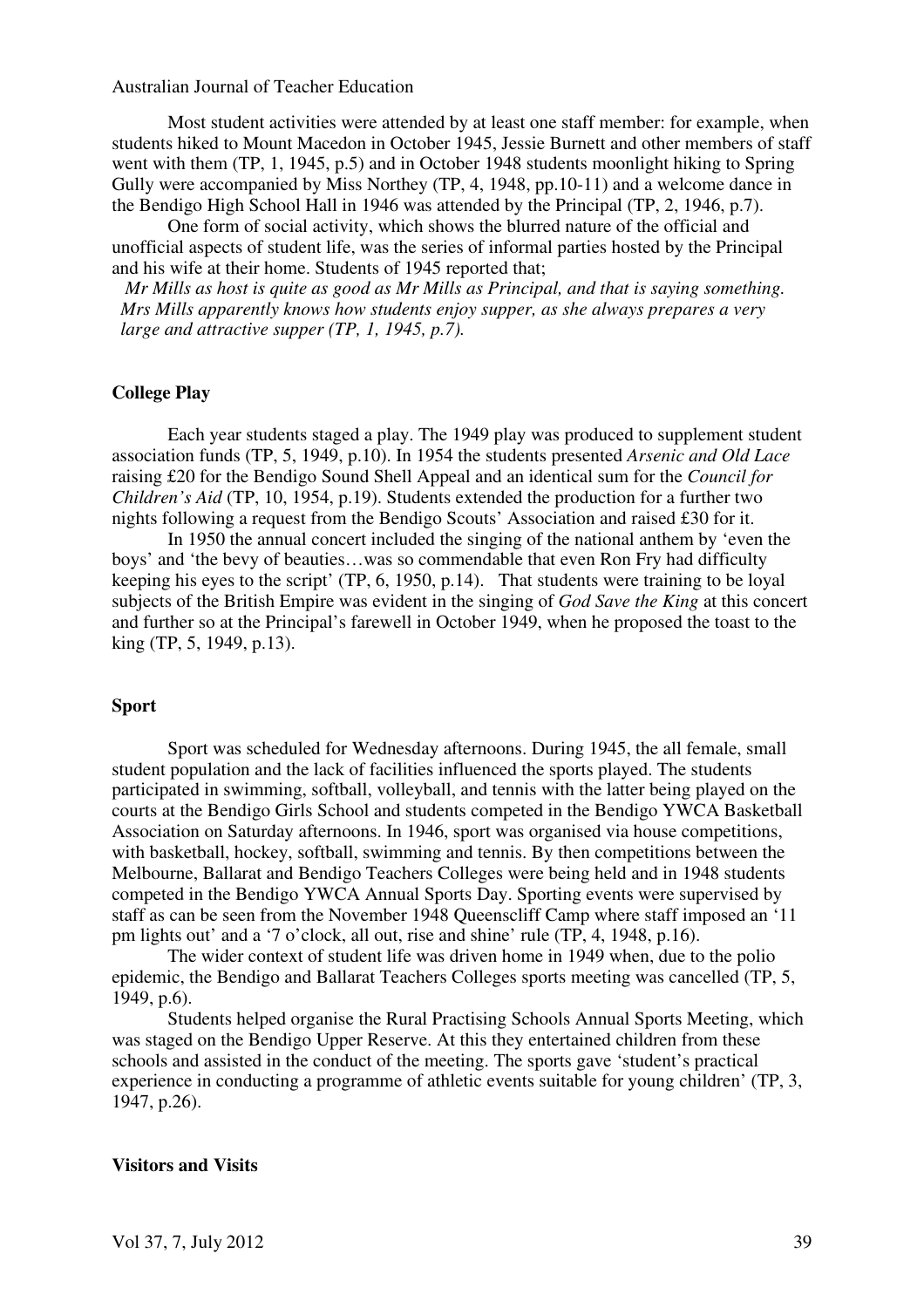The visitors to the college from the state department of education and from the wider community blurred further the official and unofficial dimensions of student life. The long list for 1945 was typical. On 22 February the Director of Education and the Minister for Education officially opened the college. Also during February Miss Fox and Miss McGowan from the YWCA visited the college; in March Miss Virtue, the Supervisor of Physical Education, lunched with the students and Miss McClure of the Domestic Arts Hostel visited, as did District Inspector of Schools Pedrick, while his successor Mr. Haddow and his wife attended a hostel social evening. In May the Principal of Melbourne Teachers College addressed the college, admitting to students that they 'were almost as good as the Melbourne Students' (TP, 1, 1945, pp.7-9). He dined and spent the evening at the hostel.

 In July, the Chief Inspector of Primary Schools watched students teach, cook and sew and then dined with students at the hostel. In the same month the Inspector of Technical Schools spoke at the college assembly and was then entertained by the students at the hostel. Miss R. Evans, the Domestic Arts Inspector, spent an evening at the hostel. Four secondary inspectors visited the hostel and were entertained by the students at a social evening.

 During August the headmaster of Bendigo High School and the Headmistress of the Bendigo Girls School, dined with the students at the hostel.

 In November, a former Principal of the college, who was now Senior Inspector of Schools with the department of education spent a week in Bendigo and observed students teach, comparing their efforts with those of Melbourne students.

 In 1947, Australian Broadcasting Commission staff gave six lectures and demonstrations at the college on the schools of the air. Students found 'great practical interest' in these, as the majority of them would be teaching in rural schools in the following year (TP, 3, 1947, pp.25-26).

 Visitors were not always so closely connected with the state department of education even though their visits were career relevant. During October 1945 staff from Myer's Department Store instructed students 'in the art of dress and make up' which students found 'interesting and instructive' (TP, 1, 1945, p.8). In 1947 a Cyclax Cosmetics beautician conducted a similar demonstration for female students (TP, 3, 1947, p.8).

 Students accompanied by staff also visited Melbourne, Ballarat, Geelong and Adelaide. These inter-college visits involved sport, debating and tours of the colleges. Here too there was often a wider aspect to visits. Thus during a visit to Melbourne Teachers College in August 1947, as well as an inspecting the college and attending a concert, students received lectures at the staff training department of Myers (TP, 3, 1947, p.11).

 In 1950 the Principal, convinced the department to allow a trip for the college's onehundred-and-eight students to the Kiewa and Ovens Valley to inspect the hydroelectric scheme (TP, 6, 1950, p.18).

#### **Student Associations, Committees and Societies**

 With the small size of the college there was either a greater opportunity for all students to be involved or a danger that too few students would dominate. In 1945, for example, twenty-six of the fifty-four students were on committees.

 In 1946, thirty-two students out of fifty-three held committee positions. Of the eight male students four held committee positions with a male being president of the student council.

 In 1947 the president and secretary of the student council were both males and the vice president was female and the remaining six council members comprised three males and three females. The president in 1947 was a returned and married ex-serviceman who became a father during his presidency.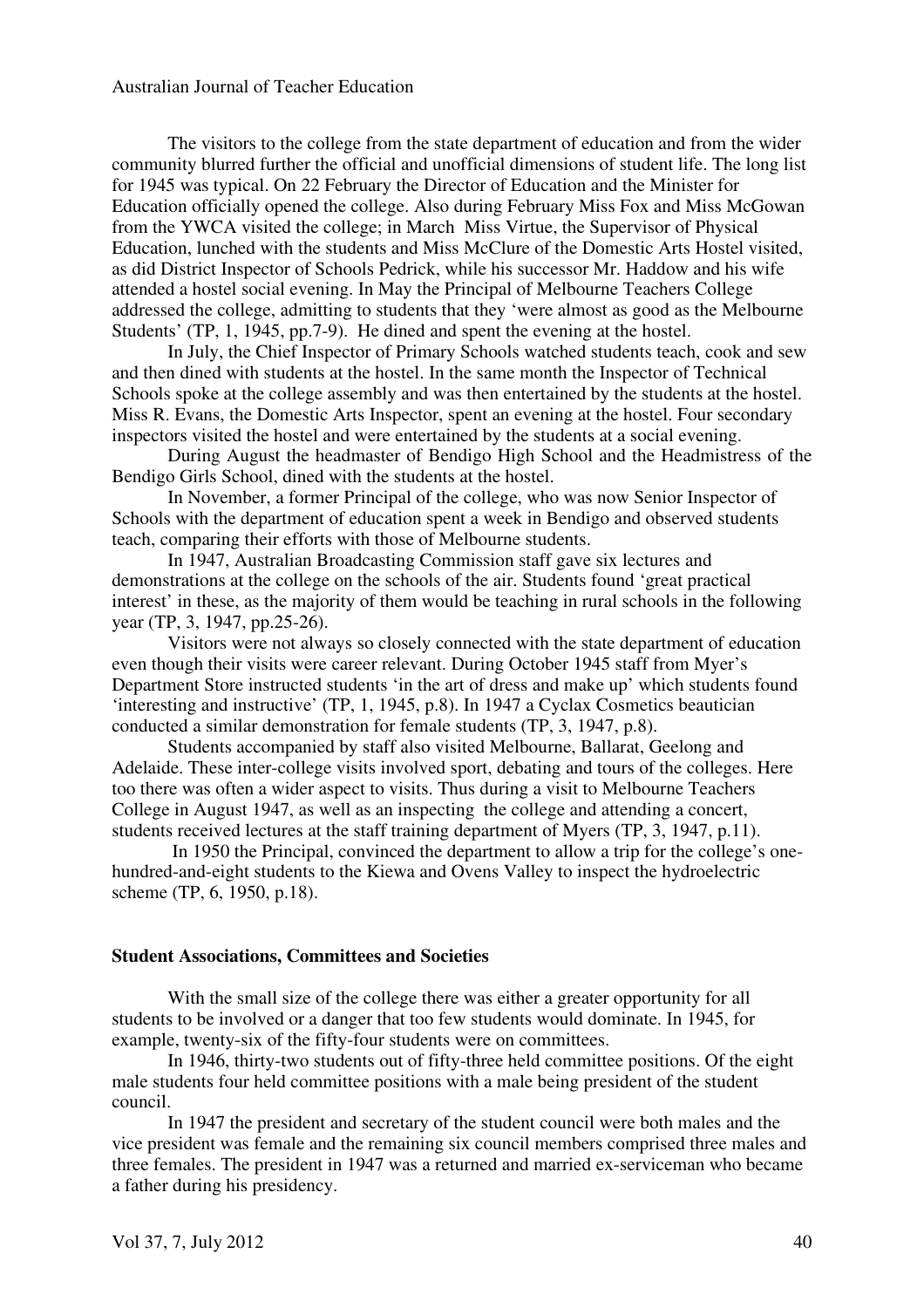In 1948 eleven males and twelve females filled the twenty-three student association positions respectively. The president was a male and the two vice presidents were a male and a female. Again in this year the president was a returned serviceman who had returned from England with an English wife and two children while the family added a third child during 1948 (TP, 4, 1948, p.12).

 On the matter of editorship of *The Phoenix* for approximately half the editions a female student was editor and for the other half a male student.

 While female students were always in the majority but on student committees men held a proportionally greater number of committee positions, the issue was seen as women and men sharing committee positions on a fifty-fifty basis over a number of years. The aim was not proportional representation. Student representation on committees also reflected the gender bias of the college staff and that of their future employer where most key positions were held by men. In the case of the ex-serviceman who held committee positions, it was thought that their perspectives and skills added greatly to the roles they undertook. Overall many of the committees had a greater proportion of men because 'second wave feminism had not yet appeared and there was little of the awareness of gender that later engulfed the western world' (Beer, 1995, p.224) even though with hindsight the gendered order in which these students lives were carried out appears to be a powerful one (Trotman and O'Donoghue, 2010, p.183).

 Student committees had close links with the college staff. In 1947 the Student Council Report thanked 'Mr Mills and other lecturers on the staff for their assistance, guidance and unstinted co-operation during the year' (TP, 3, 1947, p.23).

 The college had a student branch of the Victorian Teacher's Union. The years 1948 and 1949 saw record membership due to the secretary campaigning for better accommodation for male students (TP, 4, 1948, p.18).

 In 1950 the focus was better allowances for students. In 1954 R. G. Boyce appealed for more students to be involved, as 'unionism is your insurance against injustice. It is your aid to the fulfilment of your ambitions' (TP, 10, 1954, p.6).

 The college had a Protestant Student Christian Movement and a Catholic Loyola Group. The first meet on Monday afternoons and in 1947 it discussed 'Is there a God?', 'Christian Vocation' and 'Christianity and Atheism' and screened a movie which resulted in a 'goodly sum' being forwarded to the World Students Relief Fund (TP, 3, 1947, pp.24-25). In 1948 it ran a social evening in aid of the same fund and raised £4-11-0. (TP, 4, 1948, p.19). During 1950, fifteen students attended and in 1954 thirty.

 In 1949 the boundaries between various phases of student life again merged when the Principal, addressed the group on the importance of Christian faith (TP, 5, 1949, p.9). During the same year Mr Aitken spoke on the incompatibility of Marxian Communism and Christianity illustrating, that the effects of the Cold War extended to these students. In 1950, Margaret Thomas, a field secretary of the SCM, spoke on its work in universities and teachers colleges to the group (TP, 6, 1950, p.11).

 In 1954 visits from the clergy of the Bendigo protestant churches and others including Nancy Mitchell from Adelaide Teachers College and the Reverend Pierson, a missionary stationed in Africa, were highlights (TP, 10, 1954, p.22).

 By 1948, Catholic students had formed a Loyola Group. This met under 'the spiritual director Father Ryan' each fortnight for discussions and social events (TP, 4, 1948, p.19). Topics discussed included evolution, and the Spanish Inquisition and social events included a hike to One Tree Hill. By 1949 there were thirty members. Highlighting the sectarianism of the time they regretted 'that the opportunities were lacking for the group to work in close cooperation with other college groups such as the SCM' (TP, 5, 1949, p.9).

 The year 1950 saw the group flourishing, with thirty students meeting in the St Killian's Church Clubrooms (TP, 6, 1950, p.11). Three social events were held and illustrating the rural nature of the college, the secretary recorded that for 1950 'one of the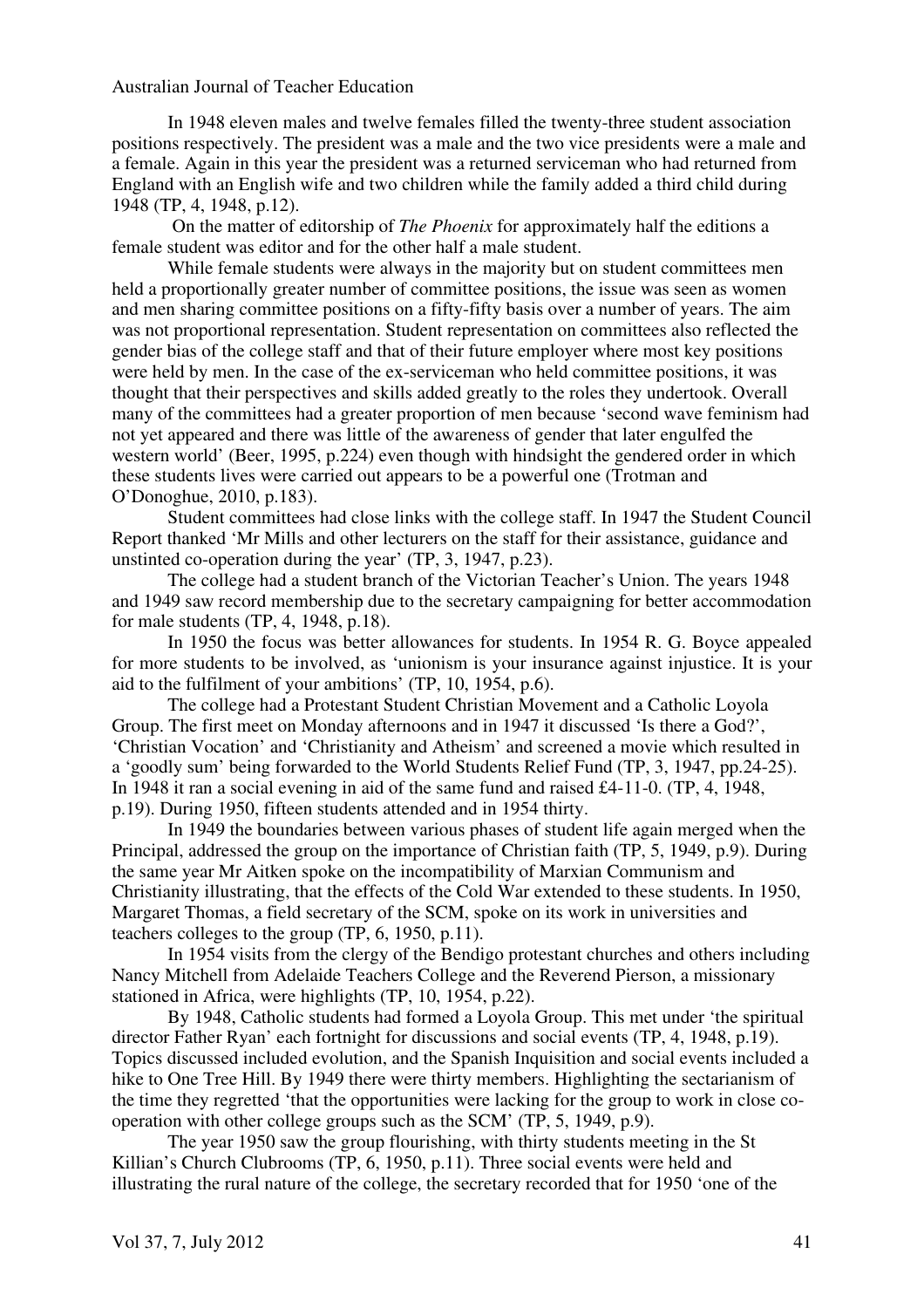most enjoyable functions attended by members was a rabbit drive held on 24 September and unanimously voted an outstanding day'.

 The religious engagement of students was typical of other Australian rural students of the time who 'brought their faith with them' to college and university (Beer, 1997, pp.326- 327). Students from rural areas of Victoria were more religious than those from the city (Mohl, 1971, pp.121-123).

 This faith dimension affected how many students and staff referred to their future work in teaching as being 'missionary' in nature. This is an interesting paradox for students were not opposed to the strictly vocational nature of their course but on the other hand they spoke of their future careers in much broader terms. They saw their careers in Christian terms of a vocation (TP, 4, 1948, p.3) concerned with justice, sharing the difficulties and hopes, joys and sorrows faced by the less fortunate (TP, 1, 1945, p.3 and TP, 2, 1946, p.3) and assisting them to strive for betterment (TP, 3, 1947, p.3) and undertaking this mission with 'sympathy, tolerance and understanding' (TP, 5, 1949, p.3).

## **Conclusion**

This study of student life in Australia's first rural teachers college captures the diversity of experiences that made up students' personal and professional lives. It fully recognises the limitations of its source material, which could be claimed to be at best partial. That said, the wide variety of data contained in the source material helps to put flesh on and blood into the students whose lives are captured by *The Phoenix*. This suggests that such student magazines are useful sources for hitherto neglected insights and understandings and should not be simply rejected as merely anecdotal collections.

 While the teacher training that was provided in this rural college was recognised by students as being short and basic, it offered entry into middle-class careers and opportunities for professional and personal advancement. Students thought given the circumstances it adequately prepared them to commence teaching careers in Victorian rural schools.

 Even with a predominately female enrolment, males dominated the staff and many of the student societies. Female students acquiesced in this state of affairs and seemingly accepted it. Students exhibited a degree of religiosity and this influenced how they viewed their careers as being in part a missionary endeavour to help the less fortunate.

 Students enthusiastically undertook their training and all that this entailed. Their college lives were shaped by the lack of resources and substandard physical facilities; the short length of the course, which was pragmatically focussed and theoretically undeveloped, but broader than sometimes portrayed; the demands made upon them by the college and the department of education. The context was a committed but small staff; a student population that was overwhelmingly single and female, but later broadened to include more males and especially returned ex-servicemen; life in close proximity mainly in college hostels supervised by college staff; sporting and social activities; loyalty to king and empire; sectarianism; and by the scourge of polio outbreaks. The college and its administrators confined student life but it was not untouched by the harsh realities of the wider world. Despite the challenges confronted during their training students were contented and committed to pursuing a career in teaching.

 How different student life as captured here was from that in urban colleges deserves further research. This study suggests many similarities as Bendigo students made frequent visits to other similar colleges and the record there is of similar issues. What distinguished Bendigo student life was a strongly vocational curriculum focussed on rural school teaching and the expectation that the teachers would have a high community profile.

 Just as worthy of further research is the question why, how and with what consequences did this form of student life survive until 1976, when it had ceased in most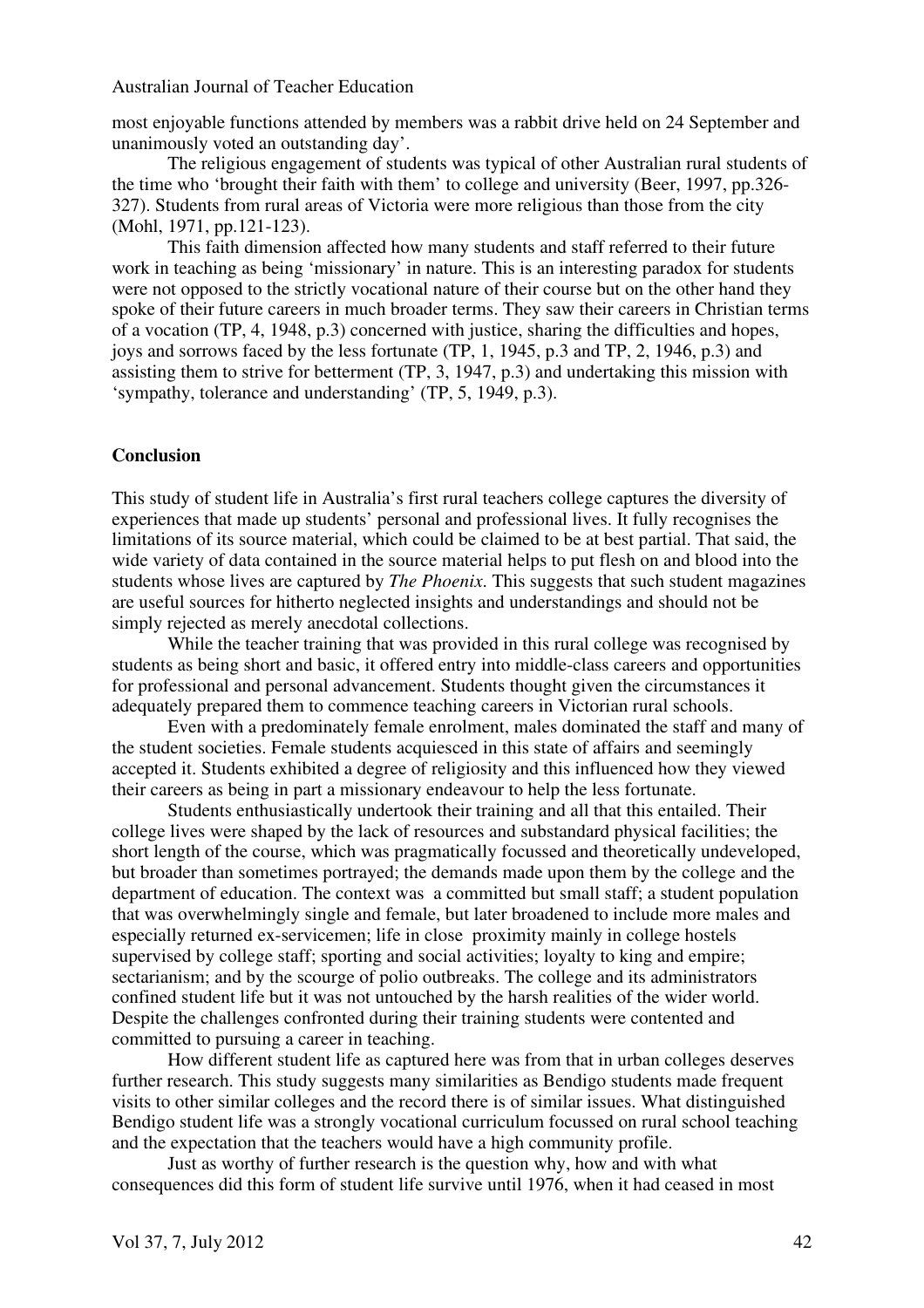other Australian teachers colleges. What effects did this have on its trainees and the school systems they finally taught in? Ironically, the less vocationally focused teacher training became and the broader the college training curriculum, the greater were the criticisms of it from students in the colleges and teachers in schools who claimed teacher education was divorced from the real world.

# **References**

Barcan, Alan (1980). *A History of Australian Education*. Melbourne: Oxford University Press, 338.

Beer, Donald (1996). Doing a Rip Van Winkle? Student activism and attitudes at the University of New England, 1964-1969. *History of Education Review*, 25 (2), 34-36.

Beer, Donald (1995). Friendship is as traditional at U.N.E. as wisteria and roses: Student attitudes and student life at the University of New England, 1946-1964. *Journal of the Royal Australian Historical Society*, 81 (2), 213.

Beer, Donald (1997). The holiest campus, its decline and transformation: The University of New England, 1946-1979, *The Journal of Religious History*, 21 (3), 326-327.

Bogdan, Robert C. and Biklen, Sari K. (2007). *Qualitative Research for Education* 5<sup>th</sup> ed. Boston, MA: Pearson, 133-141.

Burnett, Jessie C. (1973). *Bendigo Teachers College: May 1926-June 1973*. Bendigo, Vic.: Cambridge Press.

Burstyn, Joan, N. (1990). Narrative versus theoretical approaches: a dilemma for historians of women. *History of Education Review*, 19 (2), 4-5.

Cleverly, John (1972). The State primary school teacher between the wars. In John Cleverly and John Lawry (eds). *Australian Education in the Twentieth Century*. Melbourne: Longman.

Dow, Gwyn (1985). Family history and educational history: Towards an integration. *Historical Studies*, 21 (84), 429-430.

Eunson, Warwick, (1973). The education and supply of teachers. In Les Blake (ed). *Vision and Realisation: A centenary history of state education in Victoria*. Melbourne: Education Department of Victoria, 1: 909-911.

Gossman, Lionel (2003). Anecdote and history. *History and Theory*, 42 (May), 167-168.

Hawke, Anne (2004). The teachers' class of '54 plans a reunion. *Bendigo Weekly* (22 October), 7.

Hyams, Bernard (1979). *Teacher Preparation in Australia: A History of its Development from 1850-1950*. Hawthorn, Vic.: Australian Council for Educational Research.

Hyams, Bernard (1987-88). The impact of state mediation in training Australian teachers. *Melbourne Studies in Education*, 115.

Hymas, Bernard (1980). Teacher education in Australia: historical development: Appendix D. In James. J. Auchmuty (Chair). *Report of the National Inquiry into Teacher Education*. Canberra: Australian Government Publishing Service, 248.

Meadmore, Daphne (1996). In the cause of governance: Disciplinary practices and women teachers between the wars. *History of Education Review*, 25 (2), 30.

Mol, Hans (1971). *Religion in Australia: A sociological investigation*. Melbourne: Thomas Nelson, 121-123.

Potts, Anthony (2009) Fostering institutional and professional health and well being: Student culture in Australia's first rural teachers college, 1945-1955. Paper presented to History of Education and Childhood Seminar, Faculty of Education, University of Cambridge, (19 February).

*The Phoenix* 1 (1945), 2 (1946), 3 (1947), 4 (1948), 5 (1949), 6 (1950), 10 (1954).

Trimingham Jack, Christine (1997). School histories; reconstructing the lived experience. *History of Education Review*, 26 (1) 42-46.